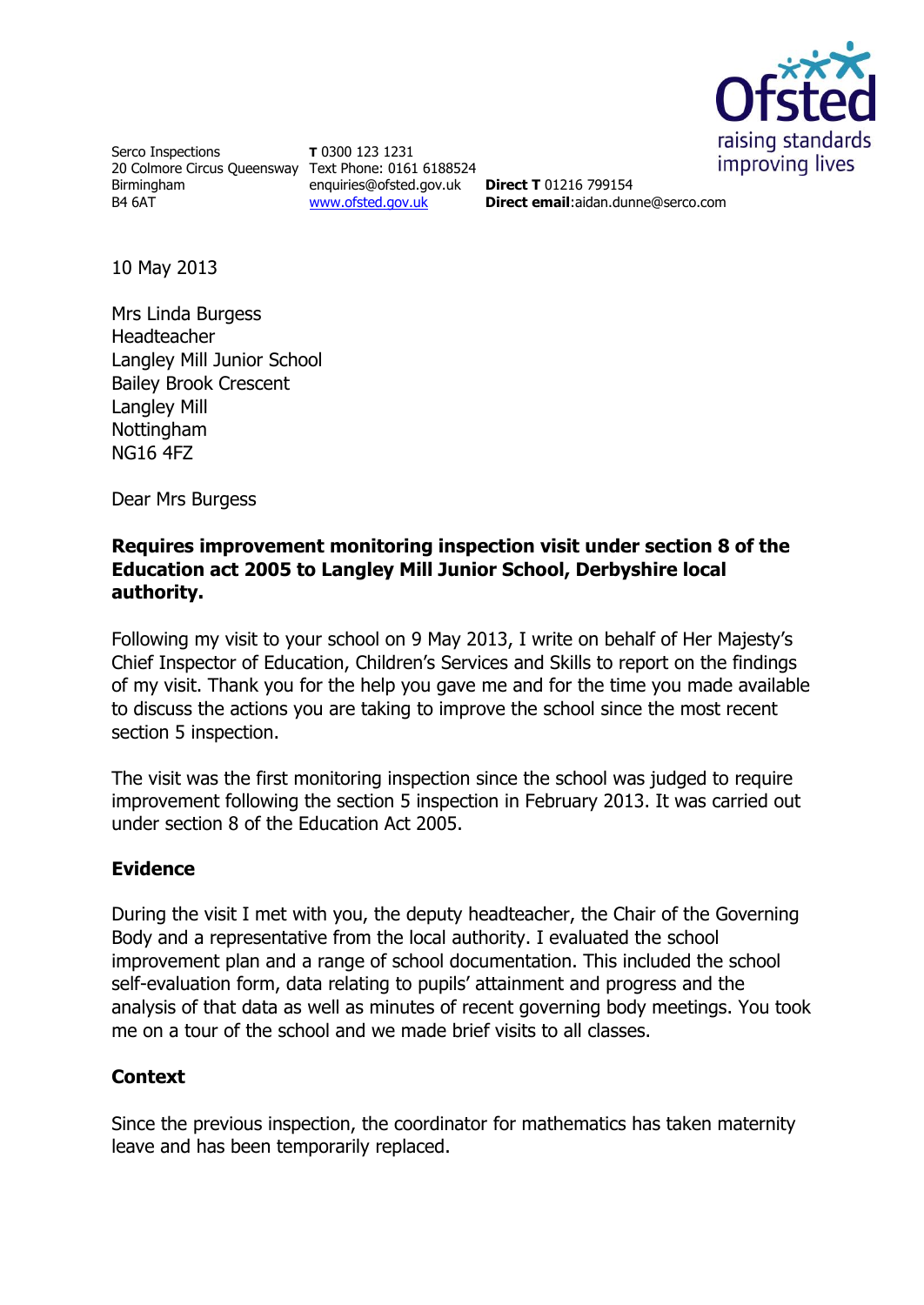# **PROTECT-INSPECTION**



## **Main findings**

Leaders and managers, including governors, and staff have readily accepted the findings from the inspection in February. A number of 'quick fixes' were put into place immediately after the inspection while an action plan was drawn up. This action plan supplements the areas for improvement that were already in the school development plan and was compiled in consultation with all staff and governors. Some of the targets were too general to enable sharp evaluation of the effectiveness of action taken and so these were revised during my visit.

You and your deputy headteacher have a strong sense of purpose and all staff are enthusiastic and committed to making 'Langley Mill a good school'. You are well aware of the main actions required to ensure good outcomes by the next inspection. We ascertained that there are two important things to accomplish: ensuring that teaching in most lessons is consistently good or better, and ensuring that pupils make good progress in every lesson.

We looked at the tracking of pupils' progress across the school and how it is measured. We adapted the current system to measure gains in average points scores (a national measure of attainment) over time to ensure the promotion of good progress levels across the school. Therefore, in future, targets will be based on most pupils gaining at least four average points per year in each subject.

The essential actions required for improvement are already underway. These include:

- training to improve the teaching of literacy
- establishing clear expectations for teachers in assessing pupils' learning
- the introduction of regular line management meetings for teachers who hold positions of responsibility.

At the last inspection it was recommended that an external review of governance be undertaken. This review has not yet taken place because you have had difficulty in finding the right contact. I will therefore make sure that you have the details that you need in order to get this underway.

Senior leaders and the governing body are taking effective action to tackle the areas requiring improvement identified at the recent section 5 inspection. Following the visit to the school, I recommend that further action is taken to:

- publish the revised targets in the action plan so that expectations are clear to all staff and governors
- translate these expectations into performance targets for all teachers
- adapt your assessment tracking system to measure gains in average points scores across each year
- arrange for an external review of governance to be undertaken.

Ofsted will continue to monitor the school until its next section 5 inspection.